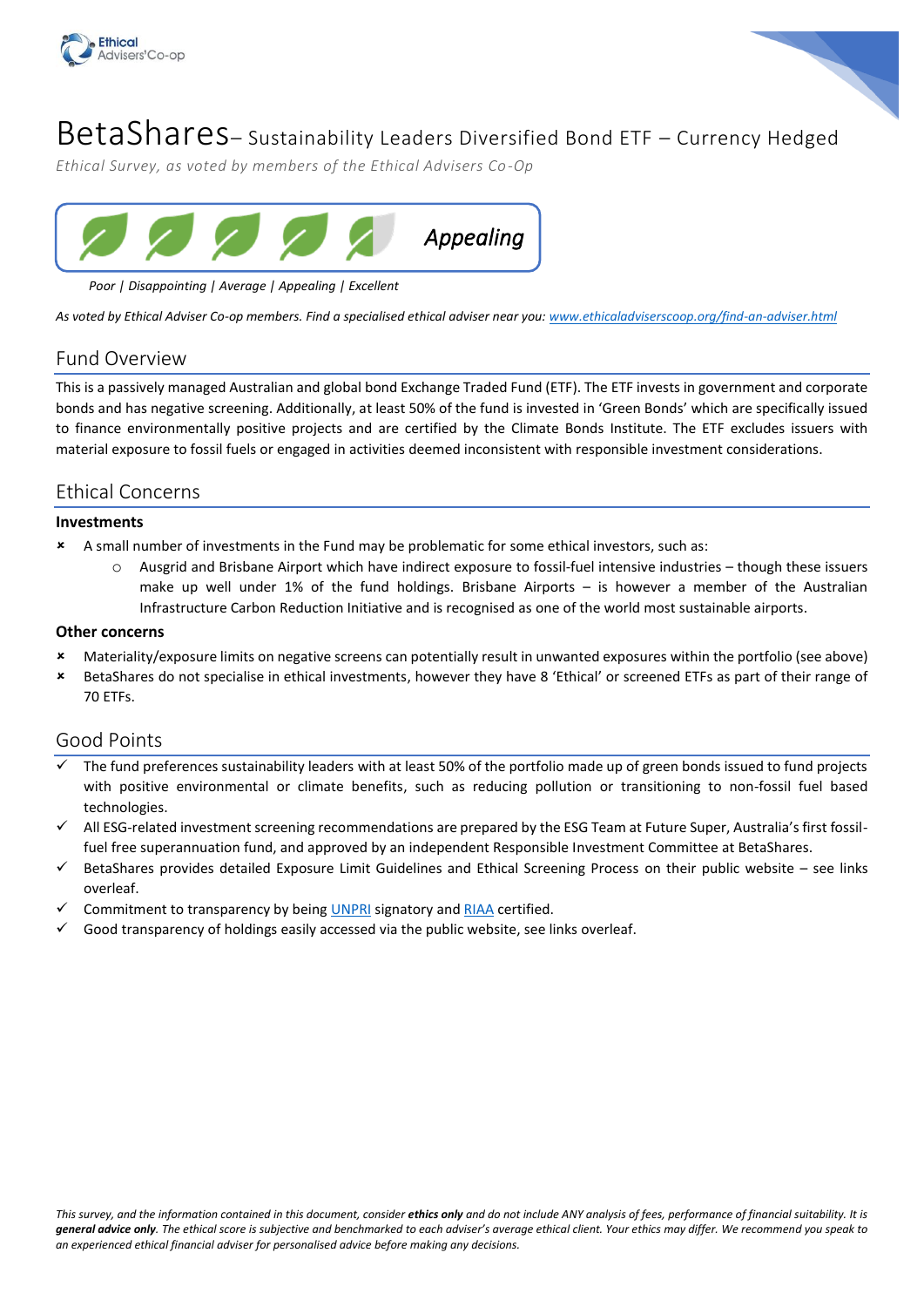



## *Fund Overview*

| <b>UNPRI Signatory</b>                       | Yes (since April 2021)                                                                                                                                                                                                                                                                                                                                                                                                                                                                                                                                                                                                                                                                                                                                                                                                                                                                                            |
|----------------------------------------------|-------------------------------------------------------------------------------------------------------------------------------------------------------------------------------------------------------------------------------------------------------------------------------------------------------------------------------------------------------------------------------------------------------------------------------------------------------------------------------------------------------------------------------------------------------------------------------------------------------------------------------------------------------------------------------------------------------------------------------------------------------------------------------------------------------------------------------------------------------------------------------------------------------------------|
| <b>Full Holdings Disclosure</b>              | Yes                                                                                                                                                                                                                                                                                                                                                                                                                                                                                                                                                                                                                                                                                                                                                                                                                                                                                                               |
| <b>RIAA Certification</b>                    | <u>Yes</u>                                                                                                                                                                                                                                                                                                                                                                                                                                                                                                                                                                                                                                                                                                                                                                                                                                                                                                        |
| <b>Disclosure of Voting</b>                  | Not applicable (debt fund so voting is not possible)                                                                                                                                                                                                                                                                                                                                                                                                                                                                                                                                                                                                                                                                                                                                                                                                                                                              |
| <b>Ethical Screening Process</b>             | Refer Ethical Screening Process and Website                                                                                                                                                                                                                                                                                                                                                                                                                                                                                                                                                                                                                                                                                                                                                                                                                                                                       |
| <b>Exclusions</b>                            | <b>Climate change screens</b><br>Fossil fuel producers and extractors<br>$\times$<br>Top corporate funders of fossil fuels<br>$\times$<br>Companies that have fossil fuel reserves<br>$\times$<br>In general 'Direct or indirect involvement in fossil fuel industry and those with<br>$\times$<br>particularly high use of fossil fuels'<br><b>Ethical screens</b><br>Alcohol<br>$\times$<br>Animal cruelty including controversial animal products, factory farming, animal<br>$\times$<br>testing for cosmetic purposes, live animal exports<br>Armaments<br>$\times$<br>Chemicals of concern<br>$\times$<br>Destruction of valuable environments<br>$\times$<br>Gambling<br>$\times$<br>Human rights or supply chain issues<br>$\times$<br>Junk Foods<br>$\times$<br>Lack of gender diversity at board level<br>$\times$<br>Pornography<br>$\times$<br>Tobacco<br>$\times$<br>Uranium and nuclear energy<br>× |
| <b>Materiality/Exposure</b><br><b>Limits</b> | Exposure Limit Guidelines are based on % of total revenue.<br>These are explained in detail for each screen here Exposure Limit Guidelines                                                                                                                                                                                                                                                                                                                                                                                                                                                                                                                                                                                                                                                                                                                                                                        |